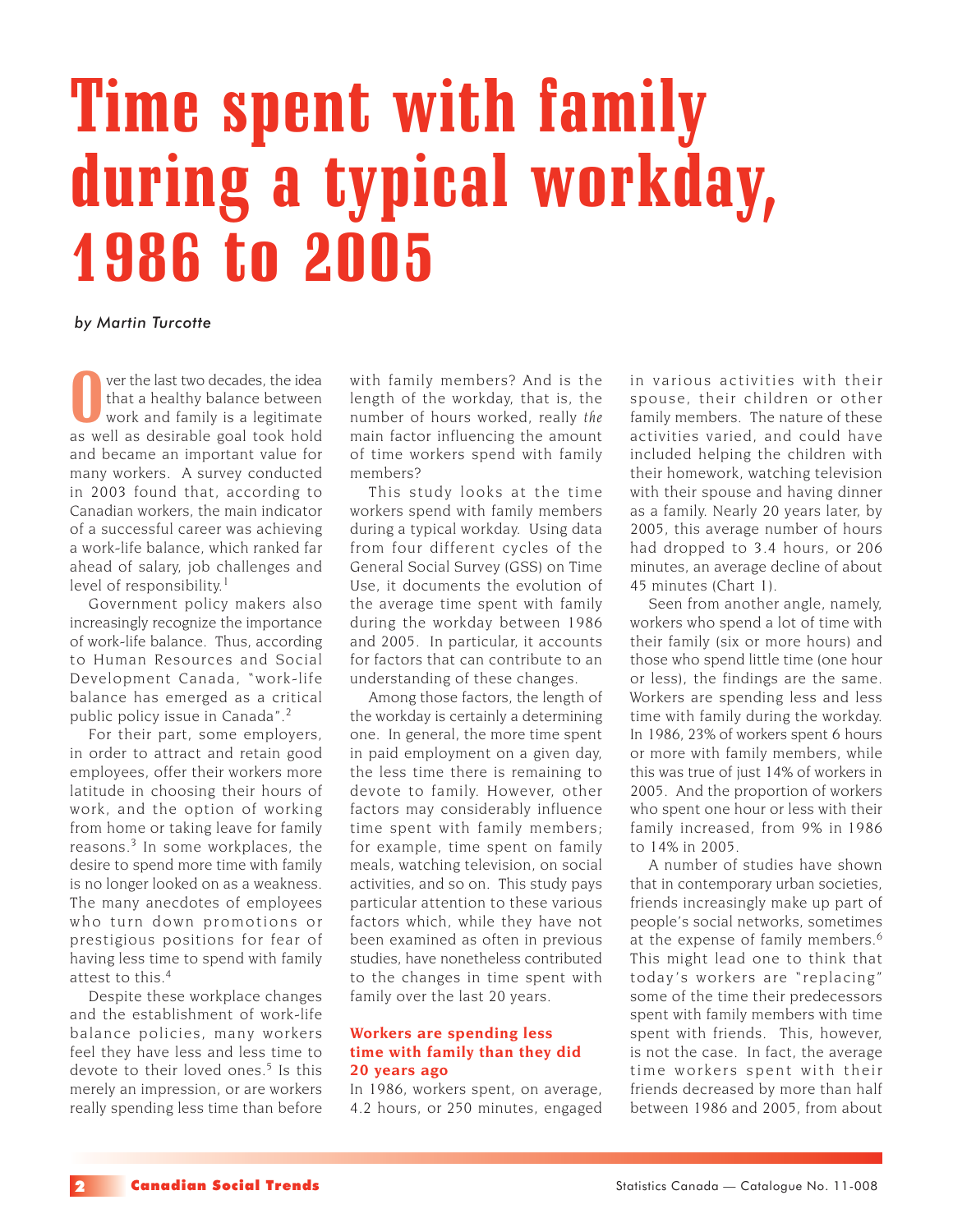# **Workers spend less of their free time with family** CST **members and friends and more time alone**



44 minutes on a typical workday to about 19 minutes.

If workers are not spending their time outside working hours with family members or friends, with whom are they spending it?

### **Time spent alone has been continually increasing for the last 20 years**

According to the data from four different cycles of the GSS on time use, the answer to this question is simple: workers are spending more time by themselves! In fact, in 1986, workers engaged in solitary activities on average 133 minutes, or 2.2 hours per day (excluding time spent alone during working hours). By 2005, this time had increased by just over 40 minutes to 174 minutes. or 2.9 hours.

These trends are consistent with those observed in a previous study about the time Canadians spend alone in an average day.<sup>7</sup> That study, which looked at the entire population aged 15 and older, showed an increase in time spent alone on the order of 34% between 1986 and 1998 (from 4.4 hours to 5.9 hours).

Spending time alone is not necessarily a bad thing. Some people actually appreciate having time for themselves, whether for reflection, to listen to music they enjoy, or to spend time on their favourite hobby. Some authors even go so far as to extol solitude in books devoted entirely to the subject.<sup>8</sup> In addition, researchers and philosophers of different stripes champion (or have done in the past) the idea that time spent alone, provided it is desired, can have substantial benefits in terms of creativity, spiritual quest, freedom of action and thought, and overall well-being.<sup>9</sup> A number of Canadian workers would probably agree with some of these observations. Despite the fact that time spent alone had increased since 1986, about 33% of them reported in 2005 that they would like to spend *more* time alone.

This being said, obviously the more time one spends alone, the less time one can spend with other family members or with friends<sup>10</sup>

### **Average family time is declining for nearly all subgroups of workers**

A number of studies on time spent with family from a work-life perspective look at the impact on family life of various methods of work organization, including the number of hours worked, whether or not flexible hours of work are possible, and organizational culture.<sup>11</sup> They also look at the relationships between the characteristics of parents (their level of education, their gender, and so on), those of families (father and mother's employment status, number and age of children, and so on) and time spent with the children or spouse. For example, a number of researchers have studied the link between the hours worked by mothers and fathers and the time they spend with their children.<sup>12</sup> Others have assessed the influence of the parents' level of education on the time they spend with their children, in various national contexts.<sup>13</sup>

This study also examines the links between time spent with family, on the one hand, and, on the other, hours worked, worker characteristics and family characteristics. But it also analyzes additional factors to which previous studies have devoted little or no attention, such as the nature, duration and context of the various activities in which workers participate in their personal life outside working hours. For example, it looks at the connection between time spent at family meals and the total time spent with family members — be it the spouse, the children or other members of the household or family.

Table A.1 presents statistics on the average time spent with family members, grouped according to these three broad categories of factors: time spent at work, the characteristics of workers and families; the duration of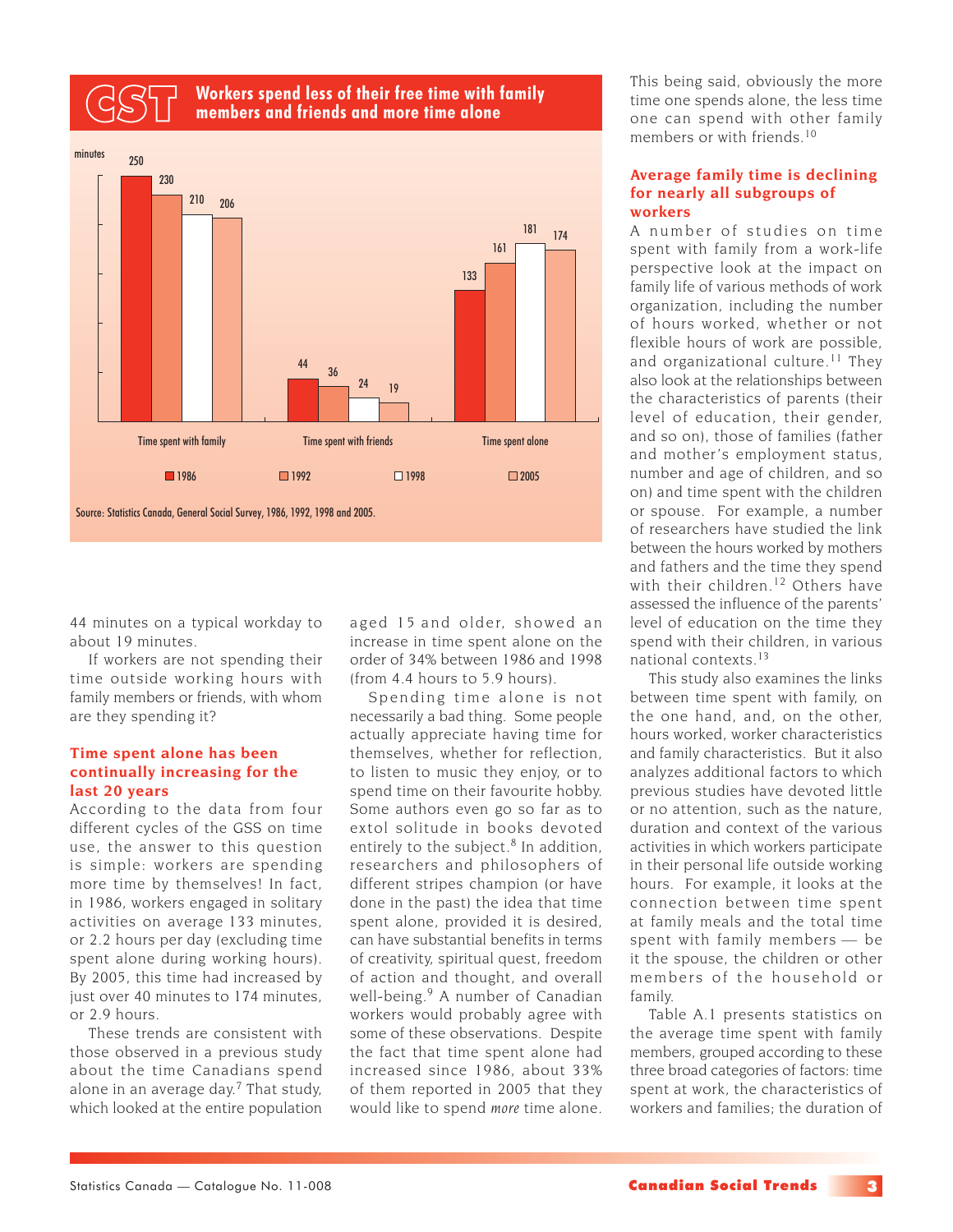# $\mathcal{L}(\leq\leq)$   $\mathcal{L}$  What you should know about this study

This study looks at the situation of workers who live with a spouse or child. It does not include workers who live alone or with other individuals, for whom time spent with family may mean something different.

The workers are individuals whose main activity, in the 7 days preceding the day of the interview for the General Social Survey (GSS) on time use, were working at a job. Only those respondents who had worked at least 3 hours during the reference day, not including commuting time, are included in the analysis. The purpose is to avoid confusing those workers who were on leave, who were far more likely to spend long hours with family members, with those who had worked during the reference day. In addition, because the study is interested in the connection between hours worked and time spent with family, it was important to consider only those workers who, on the day for which they were asked to provide details of all their activities, had worked a minimum amount of time.

The analysis included only the number of minutes that were spent with family members, friends or alone outside working hours. A number of workers spend time alone at work, and this time is not to be confused with the time available outside working hours.

Time spent with family means the total time during which the workers, while engaged in various activities (other than their work or personal care, including sleep), were in the presence of their spouse, child or other family members. For purposes of comparison among the four GSS cycles, unpaid work done for a family business or farm was not considered work time. Also, because the information gathered differed slightly over the four cycles of the GSS on time use, it was impossible to compare the data for certain more specific categories (such as changes in the time respondents spent with their children generally, including the youngest, the oldest and those living or not living at home).

The results shown in the table incorporated into the text are taken from an ordinary least squares regression. This statistical analysis simultaneously takes into account the various factors that influence time spent with family. Thus, the results show the association of a given variable, such as family status, independent of the influence of any other factors considered in the analysis (time spent at work, watching television, and so on).

The decomposition analysis uses the Oaxaca-Blinder approach. Thus, two additional regression analyses were done: one for 1986, and one for 2005. As the attempt was to determine how the situation would have evolved between 1986 and 2005 had the characteristics of the 2005 workers been identical to those of the 1986 workers, time spent with family was weighted using the 2005 regression coefficients. Using the reverse procedure, i.e., the 1986 regression coefficients to weight the changes in time spent with family, the study's qualitative findings remained the same. It is worth noting that in both models used for the decomposition analysis, time spent involved in various activities, such as paid work, was treated as a continuum (and not in categories, as in the models shown in the text). The purpose here was to simplify the interpretation of the results. A decomposition analysis was done with the duration variables classified into categories, but the main qualitative findings of the study remained the same.

In this study, the different factors associated with time spent with family were quantified. Unfortunately, it was impossible to determine whether the average "quality time" spent with family members followed a similar trend. In this study, we can only report that the average time workers spent with family, whether considered quality time or not, declined between 1986 and 2005.

the activities in which workers engage; and the nature of those activities.

### **Decrease in time spent with family involves several categories of workers**

As Table A.1 shows, the number of hours of paid work is among the factors most strongly correlated with time spent with family. Not surprisingly, as the workday increases, time spent with family decreases. In 2005, for example, people who had spent 11 hours or more of their day in paid employment had spent 1.8 hours on average with members

of their family. In contrast, people who had worked between 8 and 9 hours had spent 3.7 hours with family members.

Looking at family characteristics, workers living with one child under age 5 spent the most time with family, while lone parents living with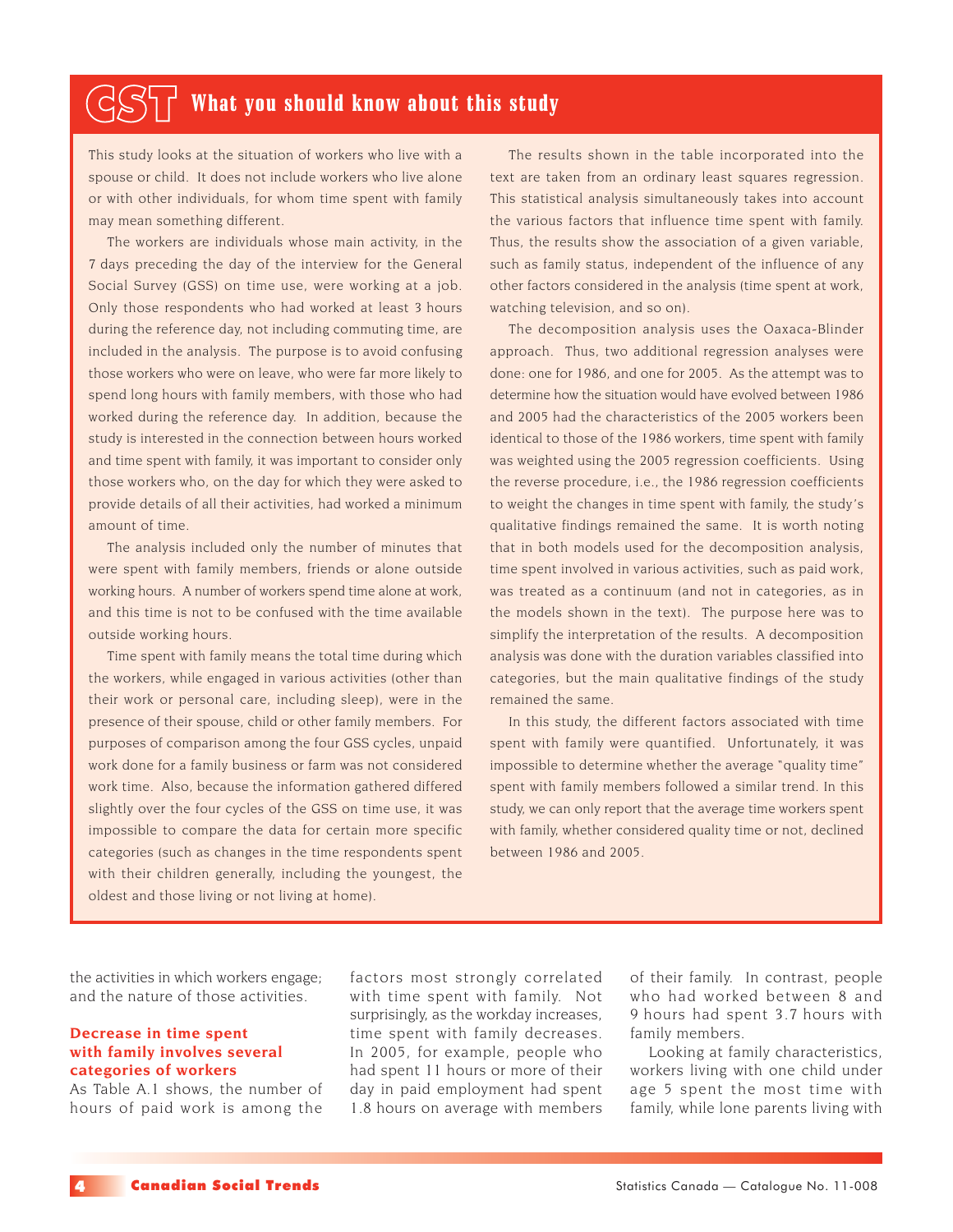a youth or young adult spent the least amount of time participating in family activities. Age, area of residence, time spent at meals, personal care (including sleep), watching television, reading and so on are also factors associated with time spent with family. Other characteristics, however, such as level of education and gender, seem to be less strongly associated.

Table A.1 also shows that time spent with family members decreased between 1986 and 2005 for most subgroups of workers. For example, while women spent an average 248 minutes with their family members in 1986, this average was just 209 minutes in 2005. For men, the average time spent with family members decreased by 45 minutes, from 250 minutes in 1986 to 205 minutes in 2005. The decrease in time spent with family was observed for all regions, for all levels of education and for nearly all age groups.

How can all these results be separated out and the significance of all these associations determined? But most of all, why is it that workers with such dissimilar characteristics tend to spend less time with family members?

### **Why has family time decreased?**

One probable explanation for the decrease in the average time that workers spend with their family members is that the characteristics of workers, and the time they devote to other activities such as work, changed significantly between 1986 and 2005. Specifically, it is possible that certain types of workers who tend to spend less time with their family members (such as those age 45 or older), made up a larger proportion of all workers in 2005. If so, this would lower the average time spent with family by workers taken as a whole.<sup>14</sup>

Looking at the statistics presented in Table A.2, this hypothesis seems plausible. For example, it can be seen that the proportion of workers age 45 or older, a subgroup that tends to spend slightly less time with family than others, increased from 30% in 1986 to 44% in 2005. In contrast, the proportion of workers between ages 30 and 34, one of the age groups that spends the highest average amount of time with family, decreased from 17% to 12% of workers.

Table A.3 also shows that on average, workers devoted more time to paid employment in 2005 than in 1986 (536 minutes versus 506 minutes during a typical workday). This is also a significant change, which suggests that a number of workers have increasingly less time available to spend with family.

While interesting and relevant, the data contained in Tables A.1, A.2 and A.3 give no indication as to which of these many factors had the greatest influence on the decrease in family time between 1986 and 2005. In an attempt to identify this, a statistical analysis was done to take into account both the various factors influencing the time spent with family and the various changes in worker profiles between 1986 and 2005.

## **Increase in hours worked during a typical workday is the main reason for the decrease in time spent with family**

Table 1 shows that, compared to 1986, workers spent an average 39 minutes less with family members in 1998 and 43 minutes less in 2005 (Model 1). This first statistical model does not take into account any of the factors associated with family time. Models 2 and 3 illustrate how this difference decreases when more and more factors are considered simultaneously. In Model 4, the differences between years are no longer of any statistical significance. This last result supports the hypothesis that the changes in worker characteristics and the time workers devote to various activities explain the decrease in time spent with family between 1986 and 2005. Of these characteristics, which had the most influence?

It is not surprising that the amount of time spent at work is the factor

that correlates most strongly with time spent with family: as work hours rise, family time falls. For example, holding all factors included in Model 4 constant, the estimated time spent with family was 52 minutes less for workers who devoted 9 to 10 hours to their paid employment versus those who devoted 7 to 8 hours.

The average time devoted to paid employment during the typical workday increased considerably between 1986 and 2005 and the proportion of workers who devoted many hours to their paid activities also increased (for example, while 17% of workers had devoted 10 hours or more to their work in 1986, 25% did so in 2005).

This increase in the average length of the workday has major implications for the overall trends in average time spent with family. According to another decomposition analysis (detailed results not shown), the increase in the average number of hours spent at work during the typical workday is the factor that contributed most to the decline in time spent with family between 1986 and 2005, accounting for about 39% of the decrease in family time. This proportion was higher than for all other factors considered in this study.

It should be noted that these results provide no information about time spent with family during workers' leave days. Further analyses would need to be done to verify whether different trends are emerging for those days.<sup>15</sup>

## **As time spent watching television increases, so does time spent with family**

While watching television is often perceived as an individual activity, it is nevertheless quite often done as a family or a couple. And it is an activity that accounts for much of workers' free time. In 2005, after paid employment and personal care (including sleep), watching television (including movies, videos and DVDs) was the activity to which workers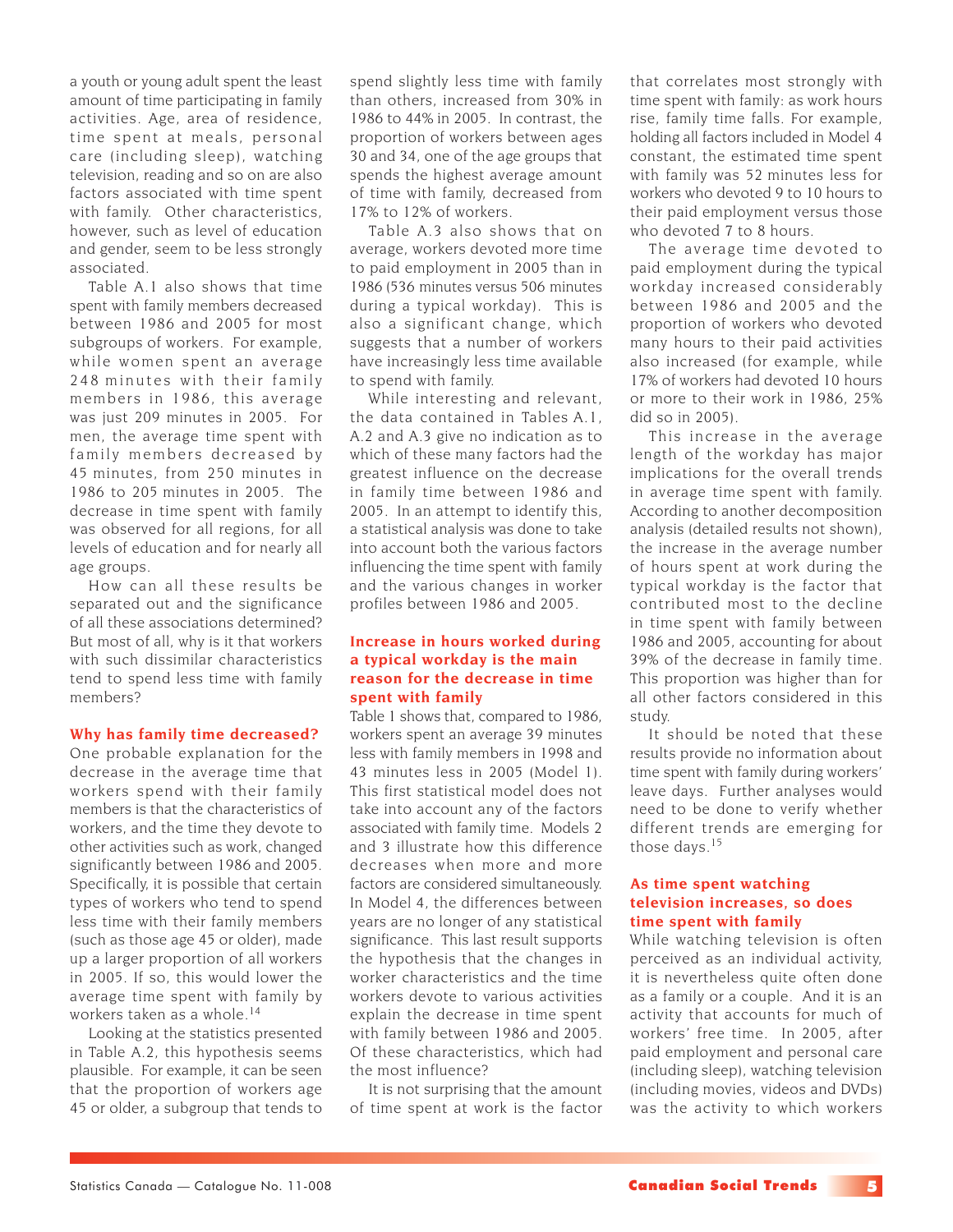# **The longer the amount of time devoted to television, the greater the amount of time spent**<br>
with family

P.

|                                                                             | Model 1   | Model 2   | Model 3     | Model 4     |
|-----------------------------------------------------------------------------|-----------|-----------|-------------|-------------|
| <b>Predicted length of</b><br>time spent with family<br>by the reference    |           |           |             |             |
| person                                                                      | $250$ min | 247 min   | 246 min     | $226$ min   |
| Year                                                                        |           |           |             |             |
| 1986                                                                        | reference | reference | reference   | reference   |
| 1992                                                                        | $-19$ min | $-23$ min | - 16 min    | n.S.        |
| 1998                                                                        | $-39$ min | $-40$ min | $-24$ min   | n.S.        |
| 2005                                                                        | - 43 min  | $-41$ min | $-16$ min   | n.S.        |
| Age                                                                         |           |           |             |             |
| 15 to 24                                                                    | $\cdots$  | n.S.      | n.S.        | n.S.        |
| 25 to 29                                                                    | .         | n.S.      | n.S.        | n.S.        |
| 30 to 34                                                                    | .         | reference | reference   | reference   |
| 35 to 39                                                                    | .         | n.S.      | n.S.        | n.S.        |
| 40 to 44                                                                    | .         | n.S.      | n.S.        | n.S.        |
| 45 and older                                                                | .         | n.S.      | n.S.        | $-10$       |
| Sex                                                                         |           |           |             |             |
| Women                                                                       | .         | reference | reference   | reference   |
| Men                                                                         | .         | - 11 min  | n.S.        | n.S.        |
| Region                                                                      |           |           |             |             |
| Atlantic Canada                                                             | .         | $+15$ min | n.s.        | n.s.        |
| Quebec                                                                      | .         | n.S.      | n.S.        | n.S.        |
| Ontario                                                                     | .         | reference | reference   | reference   |
| Prairies                                                                    | .         | n.S.      | n.S.        | n.S.        |
| <b>British Columbia</b>                                                     | .         | n.s.      | n.S.        | n.s.        |
| <b>Family structure</b>                                                     |           | reference | reference   | reference   |
| Spouse, no children                                                         | .         |           |             |             |
| Spouse, at least one child<br>aged 0 to 4                                   | .         | $+55$ min | $+53$ min   | $+42$ min   |
| Spouse, no children under 5,<br>at least one child aged 5<br>to $12$        | .         | $+35$ min | $+32$ min   | $+26$ min   |
| Spouse, no children under<br>13, at least one child aged                    |           |           |             |             |
| 13 to 24<br>Lone parent with at least                                       | .         | n.S.      | n.S.        | n.S.        |
| one child aged 0 to 4                                                       | .         | $+61$ min | $+50$ min   | $+59$ min   |
| Lone parent with no children<br>under 5, at least one child<br>aged 5 to 12 | .         | n.S.      | n.S.        | n.S.        |
| Lone parent with no children<br>under 13, at least one child                |           |           |             |             |
| aged 13 to 24                                                               | .         | - 76 min  | - 69 min    | - 40 min    |
| <b>Highest level of schooling</b>                                           |           |           |             |             |
| Elementary school                                                           | .         | reference | reference   | reference   |
| Secondary diploma                                                           | .         | n.S.      | n.S.        | n.S.        |
| College or trade school<br>diploma or certificate                           | .         | n.s.      | n.s.        | n.s.        |
| University degree                                                           | .         | n.S.      | n.S.        | n.S.        |
| Time spent on work and work-related activities                              |           |           |             |             |
| 3 to 5 hours                                                                | .         | .         | $+$ 122 min | $+$ 121 min |
| 5 to 6 hours                                                                | .         | $\cdots$  | $+66$ min   | $+68$ min   |

|                                                          | Model 1       | Model 2  | Model 3    | Model 4    |
|----------------------------------------------------------|---------------|----------|------------|------------|
| 6 to 7 hours                                             | .             | .        | $+33$ min  | $+33$ min  |
| 7 to 8 hours                                             | .             | $\cdots$ | reference  | reference  |
| 8 to 9 hours                                             | .             | .        | $-18$ min  | $-19$ min  |
| 9 to 10 hours                                            | .             | .        | - 48 min   | $-52$ min  |
| 10 to 11 hours                                           | .             | Ω,       | - 76 min   | $-84$ min  |
| 11 hours or more                                         | .             | .        | - 151 min  | $-151$ min |
| Time spent on personal care including sleep              |               |          |            |            |
| Less than 7 hours                                        | .             | .        | $+53$ min  | $+63$ min  |
| 7 to 8 hours                                             | .             | .        | $+21$ min  | $+27$ min  |
| 8 to 9 hours                                             | $\cdots$      | .        | reference  | reference  |
| 9 to 10 hours                                            | .             | .        | $-32$ min  | $-30$ min  |
| 10 to 11 hours                                           | .             | .        | - 60 min   | - 61 min   |
| 11 hours or more                                         | .             | .        | $-114$ min | $-109$ min |
| Time for meals at home, snacks, coffee                   |               |          |            |            |
| Did not eat at home                                      | .             | .        | reference  | reference  |
| 1 to 24 minutes                                          | .             | .        | n.S.       | $+23$ min  |
| 25 to 44 minutes                                         | $\cdots$      | .        | n.S.       | $+24$ min  |
| 45 to 64 minutes                                         | .             | $\cdots$ | $+16$ min  | $+37$ min  |
| 65 minutes or more                                       | .             | .        | $+32$ min  | $+58$ min  |
| Trips by car or public transport                         |               |          |            |            |
| No trips either by car or                                |               |          |            |            |
| public transport                                         | .             | .        | reference  | reference  |
| 1 to 60 minutes                                          | $\cdots$      | $\cdots$ | n.S.       | n.S.       |
| 61 to 120 minutes                                        | .             | .        | n.S.       | $-14$ min  |
| 121 minutes or more                                      | .             | .        | - 22 min   | - 25 min   |
| <b>Trips by foot</b>                                     |               |          | reference  | reference  |
| No trips by foot                                         | .             | .        |            |            |
| 1 to 30 minutes                                          | .             | .        | $-12$ min  | $-11$ min  |
| 31 minutes or more<br>Social activities outside the home |               | .        | n.S.       | n.S.       |
| No social activities                                     |               |          | reference  | reference  |
| 1 to 90 minutes                                          | $\cdots$      | .        | $+13$ min  | $+16$ min  |
| 91 minutes or more                                       | .             | .        | $+60$ min  | $+60$ min  |
| Read books, magazines, newspapers                        | .             | .        |            |            |
| No reading                                               |               | .        | reference  | reference  |
| 1 to 60 minutes                                          | .             | .        | $-16$ min  | $-11$ min  |
| 61 minutes or more                                       | .<br>$\cdots$ | .        | $-42$ min  | $-34$ min  |
| <b>Television, including watching videos or DVDs</b>     |               |          |            |            |
| No television                                            |               | .        | reference  | reference  |
| 1 to 60 minutes                                          | .             | .        | $+8$ min   | $+$ 44 min |
| 61 to 120 minutes                                        | .             | .        | $+19$ min  | $+58$ min  |
| 121 to 180 minutes                                       | .             | .        | $+29$ min  | $+69$ min  |
| 181 minutes or more                                      | .             | .        | $+55$ min  | $+99$ min  |
| <b>Prevalence of certain activities</b>                  |               |          |            |            |
| Watched television alone during the day                  |               |          |            |            |
| N <sub>o</sub>                                           | .             | .        | .          | reference  |
| Yes                                                      | .             | .        | .          | $-114$ min |
| Had a meal, snack or coffee alone                        |               |          |            |            |
| No                                                       | .             | .        | .          | reference  |
| Yes                                                      | .             | .        | .          | $-55$ min  |
| <b>Adjusted R-Square</b>                                 | 0,01          | 0,05     | 0,33       | 0,47       |

… not applicable

n.s.: Not statistically different than the reference group at  $p < 0.01$ .

Source: Statistics Canada, General Social Survey, 1986, 1992, 1998 and 2005.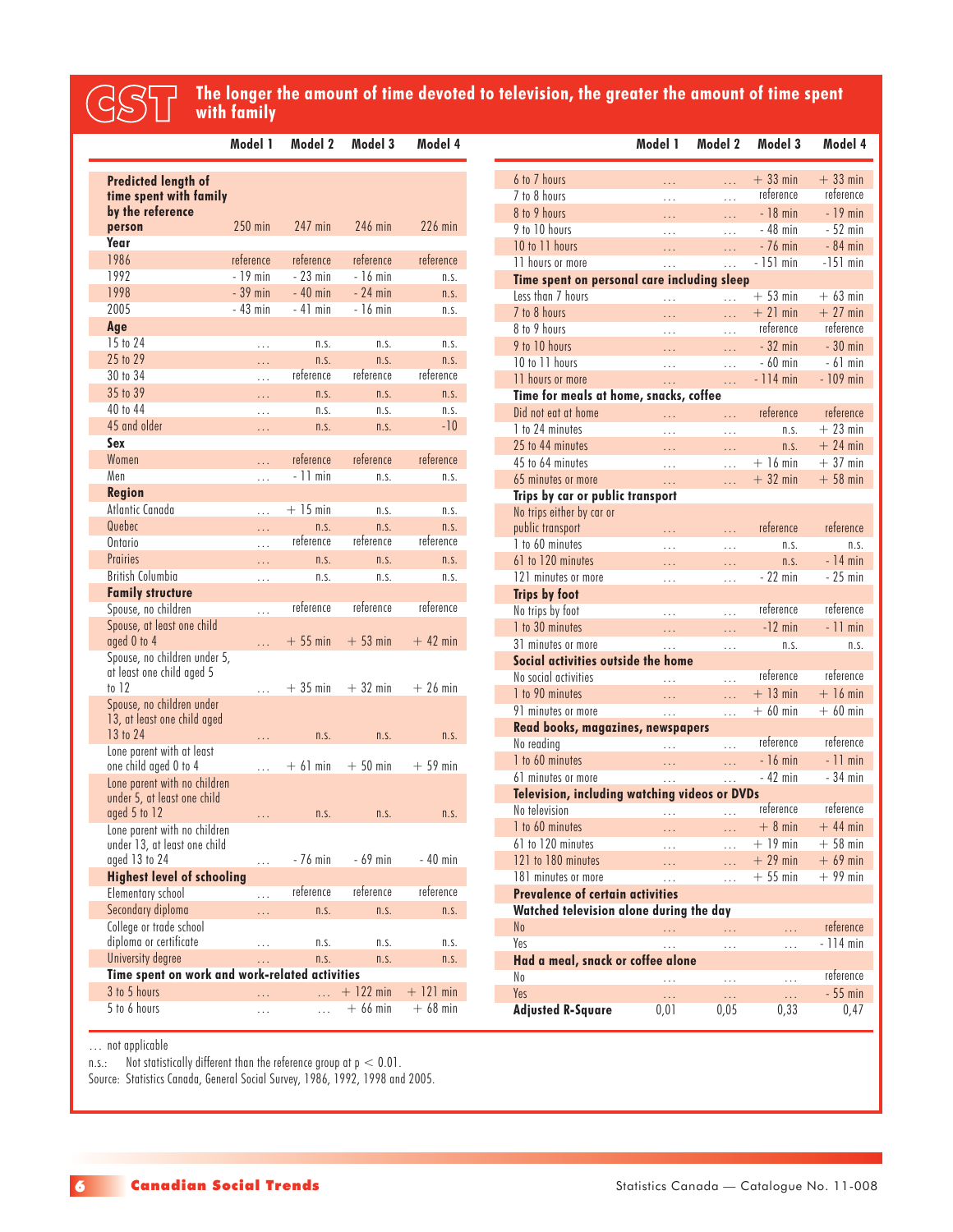devoted the most time during the average workday (79 minutes).

The results of the statistical analysis show that as time spent watching television on a given day increased, so did the time spent with family. For example, compared to a worker who had watched no television, a worker who had spent one to two hours in front of a television set had also spent an average of 58 minutes more with family members (holding constant all other factors associated with family time, i.e., equivalent workday duration, equivalent time spent on personal care, identical family status and so on). While people do not necessarily interact directly with others when watching television, they are nevertheless likely to be in others' company, which is less often the case when they are not watching television.

That being said, it is also possible that more and more workers are watching TV alone. The number of households with two or more sets increased from about 28% in 1987 to 63% in 2005. In addition, the percentage of households with three or more television sets has jumped in recent years, from 18% in 1997 to 27% in 2004. The fact that workers watched television alone, if only briefly during the day, completely changes the notion of a positive link between TV and time spent with family. In fact, workers who had watched television alone during a given day spent, on average, 113 minutes less with their family members than those who had not watched alone, holding constant all other factors considered in the analysis.

Workers' television viewing habits are not at all insignificant, since they had a major impact on the decrease in time spent with family between 1986 and 2005. The fact that increasingly more workers had watched television alone at some point in the day (27% in 2006 versus just 17% in 1986) accounts for nearly one quarter (24%) of the decline in time spent with

family. And the fact that on average, workers spent less time watching television (a drop of about 15 minutes between 1986 and 2005) accounted for about 9% of the decrease in the time they spent with family.

## **More people are spending mealtime alone**

Mealtime, and especially suppertime, is the favourite time of day for family members to interact and talk about their day — and also sometimes argue! Between 1986 and 2005, two trends in workers' habits regarding meals, snacks and breaks negatively affected time spent with family. First of all, the average time spent at meals outside work hours decreased, from 60 minutes in 1986 to 45 minutes in 2005. But above all, workers were far more likely to have at least one meal, snack or coffee alone (only 17% in 1986, versus 27% in 2005). After time spent at work and time spent watching television, it is changes in workers' meal habits to which one should turn for a better understanding of the decrease in time spent with family. The fact that workers tend increasingly to eat alone accounted for 18% of the decline in the average time spent with family between 1986 and 2005. The fact that the average time devoted to meals decreased appreciably accounted for about 11% of the decline.

The correlation with time spent on personal care (including sleep) does not require much explanation. As with workday duration, the more time people spend washing, dressing or sleeping, the less time they have for activities with family members. What is most interesting is that time spent on personal care ranks fourth in importance, along with time spent on meals, among the factors that contributed to the decline in time spent with family. In other words, if the average time spent by workers on family activities declined between 1986 and 2005, this was owing in part to the fact that workers were spending more time sleeping, dressing and so on.

The last change to have a notable effect on the decrease in time spent with family between 1986 and 2005 is the declining prevalence and time spent by workers on social activities outside the home. In 1986, workers spent, on average, 23 minutes on social activities outside their home (going to a restaurant with one or more people, visiting people in their homes, and so on); this average dropped by more than half, to just 11 minutes in 2005. Obviously, taking part in social activities outside the home does not automatically mean spending more time with family members — people may, for example, spend this time socializing with friends or acquaintances. However, for people living in families, as was the case for the workers in this study, some of these outings included the spouse or children. Social activities are therefore an ideal opportunity to spend time as a family. The fact that the average time devoted to social activities outside the home decreased between 1986 and 2005 accounted for 7% of the decline in time spent with family.

## **Workers living with young children are spending more time with family**

Among the other factors associated with the average time spent with family, but that contributed less to the decrease observed between 1986 and 2005, we might first mention family structure. As Model 4 shows, holding all other factors constant, the estimated time spent with family by workers with a child under age 5 is significantly greater than that spent by workers living with a spouse but no children. Parents living without a spouse, but with a young child (i.e., lone-parent workers), spent the most time with one or more family members — about one hour more than workers living with a spouse only. In contrast, workers living with only a youth or young adult spent the least estimated time with family of all categories. There is little surprise in this, since they have no spouse with whom to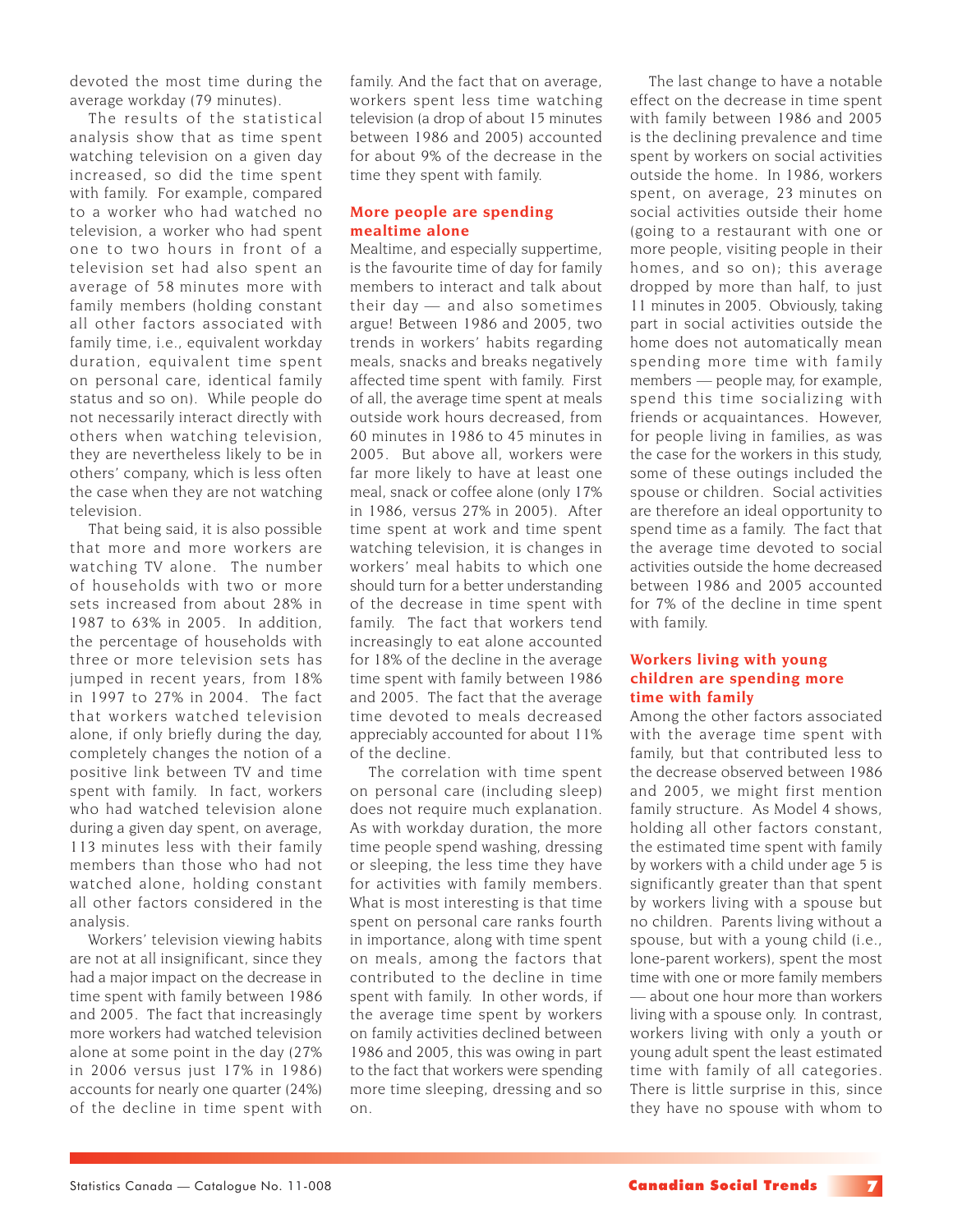share their activities outside work, and their children probably have their own activities that they want to pursue alone or with friends.

These results for workers as a whole obscure the fact that women living with a partner are more affected than men, in terms of time spent with family, by the presence of young children in the household. In fact, when children, especially young children, are present, women spend significantly more time with family than men do. Further analysis showed that female workers living with a spouse and a child under 5 spent an average 47 minutes more with the members of their family than did men with similar family structure (holding the other factors constant). The same analysis showed that women living with a spouse and at least one child between age 5 and 12 (but no preschoolers) spent an average 23 minutes more with family than did men with an identical family structure.

A recent study shows that men and women have increasingly been sharing unpaid housework equally, including caring for children.16 However, the same study shows that women have continued to devote appreciably more time than men to caring for the children by, for example, reading to them, taking them to the park, helping them with homework or driving them to various activities. These enduring distinctions probably explain to a large extent why women living with a partner and a child spend more time than men with one or more family members on a typical workday.

There was, however, no statistically significant difference between male and female lone-parent workers in terms of time spent with their family members. But it should be said that the majority of these lone-parent workers are women (about threequarters in this study).

Time spent on trips, whether by car or on public transit, also correlates to a slight reduction in time spent

with family. However, because some of this travel involves taking children to and from activities, the statistical correlation is relatively weak compared to other factors. Canadian workers spent, on average, more time travelling to and from work in 2005 than in 1992.<sup>17</sup> The analysis shows that this is not, however, one of the main contributors to the decrease in time spent with family.

The same is true of reading activities. Reading is generally a solitary activity, but can also be done in the presence of a child or spouse, when such are present in the household. Nevertheless, workers who spent more time in their day reading also spent a little less time with their spouse or children.

Finally, the findings showed that, when all other factors are held constant, gender, age, level of schooling and area of residence are not associated with a statistically significant decrease or increase in time spent with family. This is

## What about the differences between men and women?

Table A.1 shows that, on average, male workers spend nearly as much time as female workers with family members during the typical workday. This lack of difference is confirmed, moreover, in several subgroups of the worker population.

In fact, aside from the difference between men and women based on the structure of their household (especially the presence of children, who had a greater influence on the time women spent with family), further analyses did not reveal differences between male and female workers based on age, area of residence or level of schooling. For example, holding the other factors constant, men between age 30 and 34 spent neither more nor less time with family members than did women in the same age group.

The same thing is confirmed regarding the association between workday duration and time spent with family; holding all the factors included in Model 4 constant, and making comparisons based on sex, a woman who had worked 9 hours, for example, spent the same average amount of time with family as a man who had worked the same number of hours.

The only exception is women who had worked between 3 and 5 hours compared to men who had worked the same number of hours. We know that it is in this subgroup that the estimated time spent with family members increases most (Model 4 estimates that this group of workers spent about 2 hours more with family than the group of workers whose workday ranged from 7 to 8 hours). Further analysis comparing the workers according to gender revealed that women who had worked between 3 and 5 hours during the day spent an estimated 34 minutes less with family members than did their male counterparts (holding the other factors constant). It is, however, difficult to explain why this is so.

In short, aside from the presence of children in the homes of workers living with a partner, the impact of virtually all variables that were shown to correlate with time spent with family was the same for both men and women.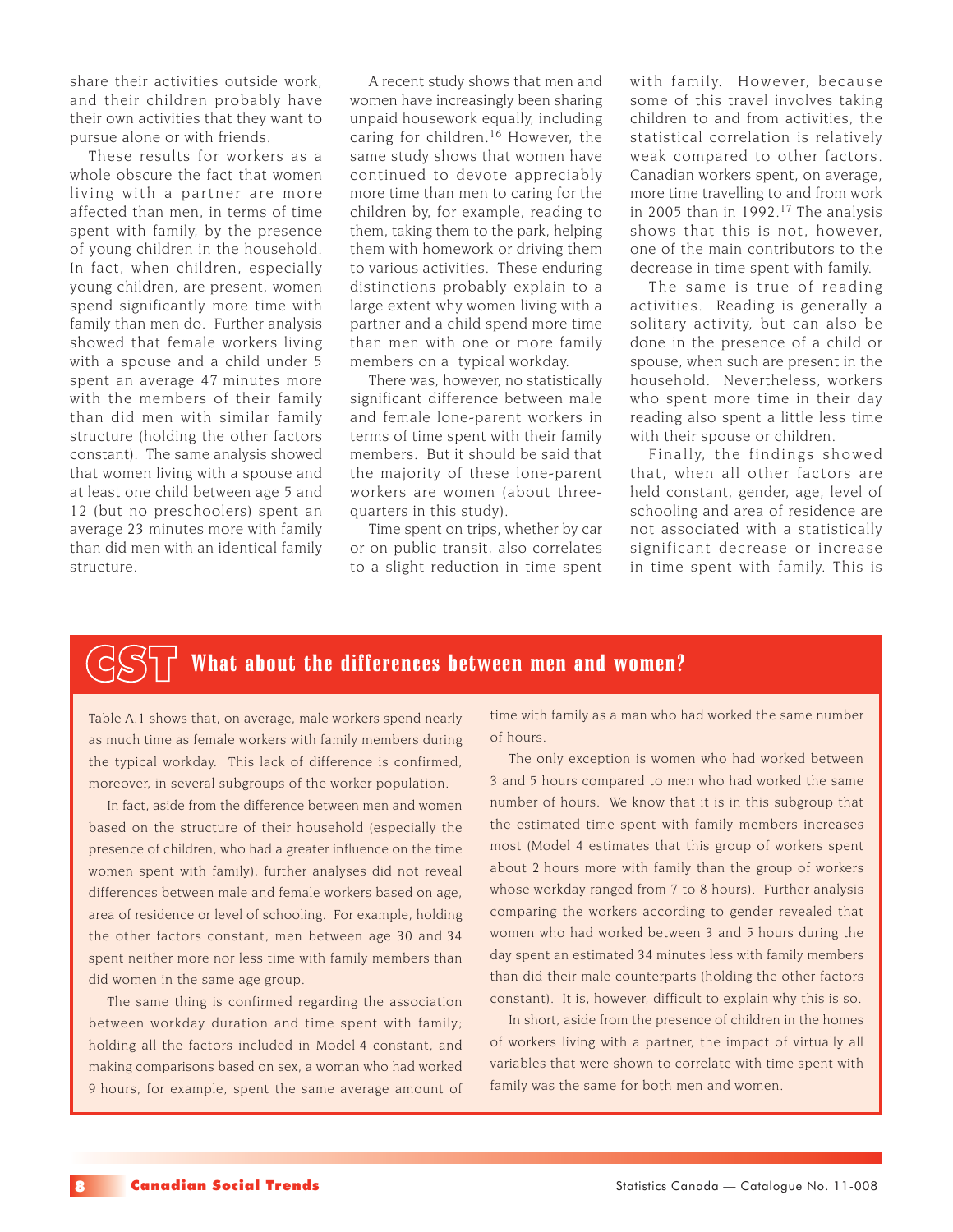because the other factors mentioned earlier, such as length of the workday, family structure or television viewing, whether alone or not, had much more of an influence on time spent with family. Thus, for a workday of equivalent duration, for example, whether a worker was older or younger had no bearing on the likelihood of their spending more or less time with family.

### **Summary**

Since 1986, the average time workers spent in activities with members of their family on a typical workday has declined appreciably, from about 4 hours and 10 minutes per day in 1986 to about 3 hours and 25 minutes in 2005. This decline has been observed in the majority of subgroups of the worker population, including men and women, workers living with a spouse only and those living with young children, workers with a college degree and those who have not completed high school. In short, the decrease in the time spent with family members was widespread.

This study identified a number of factors associated with the decrease in time spent with family between 1986 and 2005. The fact that the average time devoted to paid employment during the typical workday has increased appreciably since 1986 is the main factor that explains why people are spending less time with family. The other factors that had an impact on time spent with family over this period are, in order of relative importance: the fact that workers tend increasingly to watch television alone, eat alone, and spend less time on meals, television and social activities outside the home.

Other factors were correlated to time spent with family. The presence of a child in the family, especially a young child, was associated with a considerable increase in the number of minutes spent with family members during the typical workday. This was

especially true of female workers in this type of household. Also, time spent travelling by car and reading took away from time spent with family.

CST

**Martin Turcotte** is a social sciences researcher with Social and Aboriginal Statistics Division, Statistics Canada.

- 1. Ipsos-Reid poll. 2003. "Balance tops list of job desires / Life outside office beats money and job title." *Globe and Mail*. May 7.
- 2. Human Resources and Social Development Canada. 2005. *Addressing Work-Life Balance in Canada*. http://www.hrsdc. gc.ca/asp/gateway.asp?hr=en/.
- 3. Human Resources Development Canada. 2000. *Work and Family Provisions in Canadian Collective Agreements*. Charles Philippe Rochon (ed.).
- 4. Lacoursière, Ariane. 2006. "Refuser une promotion, une nouvelle mode." *La Presse*. Monday, November 20. La Presse Affaires, p. 1.
- 5. Duxbury, L., C. Higgins and D. Coghill. 2003. *Voices of Canadians: Seeking Work-Life Balance*. Government of Canada.
- 6. White, K.J.C. and A.M. Guest. 2003. "Community lost or transformed? Urbanization and social ties." *City and Community*. Vol. 2, no. 3, p. 239 259; Beggs, J., V. Haines and J. Hurlbert. 1996. "Revisiting the rural-urban contrast: Personal networks in nonmetropolitan and metropolitan settings." *Rural Sociology*. Vol. 61, p. 306 325.
- 7. Clark, W. 2002. "Time alone." *Canadian Social Trends*. Statistics Catalogue no. 11-008 XIE. No. 66, p. 2 7.
- 8. Rufus, A. 2003. *Party of One: The Loners' Manifesto*. New York: Marlowe and Company; Fisher, L. 2001. *Celebrating Time Alone: Stories of Splendid Solitude*. Hillsboro, Beyond Words Publishing Inc.
- 9. Long, C.R. and J.R. Averill. 2003. "Solitude: An exploration of benefits of being alone." *Journal for the Theory of Social Behaviour*. Vol. 33, no. 1, p. 21 44.
- 10. Periods of time spent alone are not necessarily devoid of social interaction. Workers, when alone, may in fact be talking on the telephone or using computer technology such as e-mail or internet chat to communicate with their loved ones. Time spent at these activities, which involve social interaction despite the fact that the people are alone, is nevertheless marginal for the vast majority of workers. In 2005, workers spent, on average, less than 2 minutes per day talking on the telephone during the workday (but outside working hours). As for time spent e-mailing or internet chatting with others, the average was only about 4 minutes. In short, most of the time workers spend alone outside their hours of work entails no social interaction with family members.
- 11. Sayer, L.C., A.H. Gauthier and F.F. Furstenberg Jr. 2004. "Educational differences in parents' time with children: Cross-national variations." *Journal of Marriage and the Family*. Vol. 66, p. 1152 1169.
- 12. Sayer, L.C., S.M. Bianchi and J.P. Robinson. 2004. "Are parents investing less in children? Trends in mothers' and fathers' time with children." *American Journal of Sociology*. Vol. 110, no. 1, p. 1 43; Yeung, W.J., J.F. Sandberg, P.E. Davis-Kean and S.L. Hofferth. 2001. "Children's time with fathers in intact families." *Journal of Marriage and the Family*. Vol. 63, p. 136 154.
- 13. Sayer, Gauthier and Furstenberg Jr. 2004.
- 14. In contrast, it is possible that workers who were more likely to spend a lot of time with family, for example, those living in a family with young children, were proportionally less represented in the population (which would lower the overall average time spent with family). Sayer, Gauthier and Furstenberg Jr. 2004.
- 15. It should also be pointed out that it is impossible to know whether the total time spent by workers in a full week decreased to that degree between 1986 and 2005. Unfortunately, there are no data to describe and document such trends on a weekly basis.
- 16. Marshall, K. 2006. "Converging gender roles." *Perspectives on Labour and Income*. Statistics Catalogue no. 75 001 XIE. Vol. 7, no. 7.
- 17. Turcotte, Martin. 2006. *The Time it Takes to Get to Work and Back*. Statistics Canada Catalogue no. 89 622 XIE.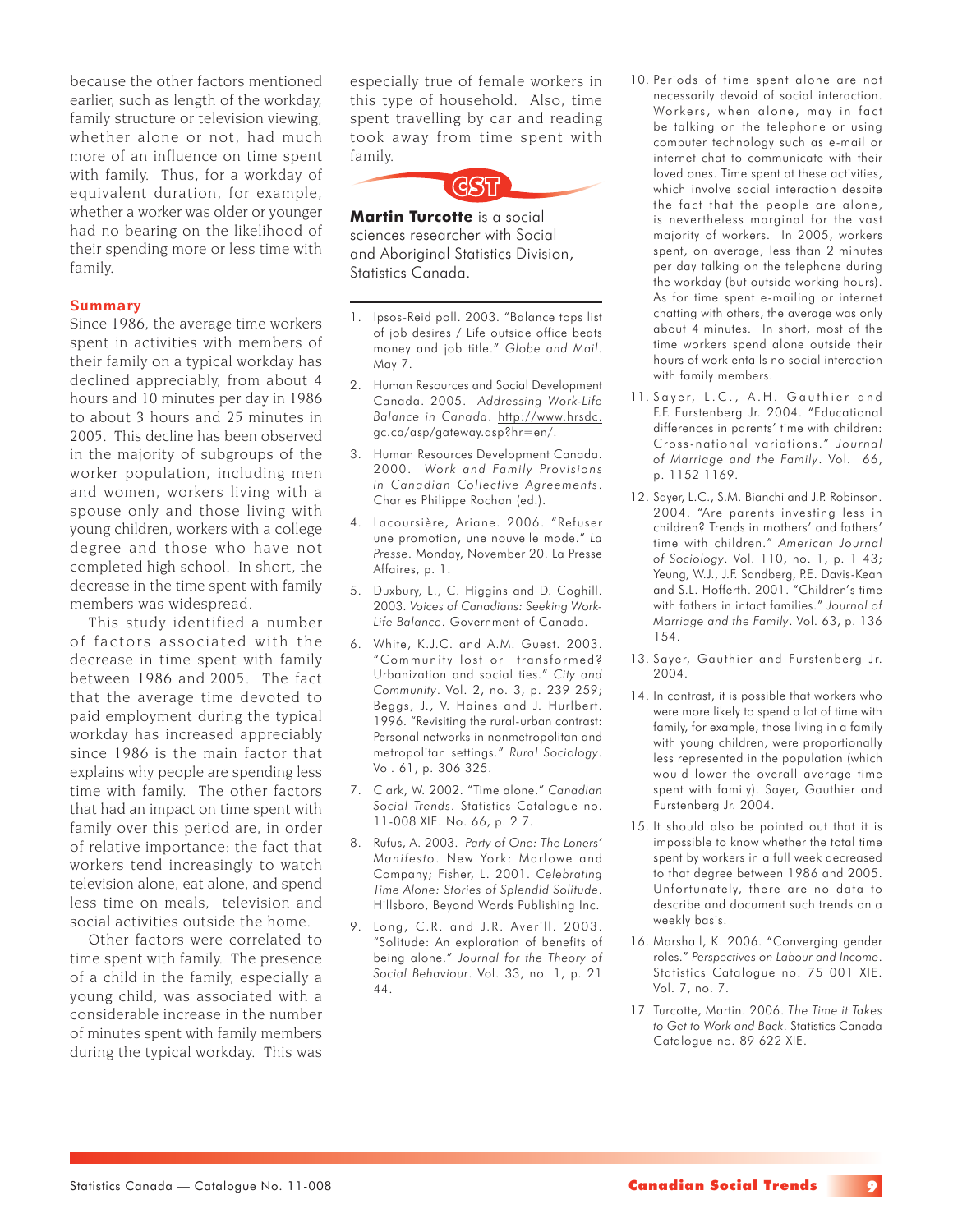# **Table A.1 Average time spent by workers with their families during a typical workday in** CST **1986 and 2005, by selected characteristics**

P.

 $\mathcal{L}_{\mathcal{A}}$ 

 $\mathcal{L}_{\mathcal{A}}$ 

 $\mathcal{L}_{\mathcal{A}}$ 

|                                                                                                             | <b>Average time spent</b><br>with the family |      |                                        |  |
|-------------------------------------------------------------------------------------------------------------|----------------------------------------------|------|----------------------------------------|--|
|                                                                                                             | 1986                                         | 2005 | <b>Change between</b><br>1986 and 2005 |  |
|                                                                                                             |                                              |      | minutes                                |  |
| All workers                                                                                                 | 250                                          | 206  | $-44$                                  |  |
| Age                                                                                                         |                                              |      |                                        |  |
| 15 to 24                                                                                                    | 243                                          | 207  | n.S.                                   |  |
| 25 to 29                                                                                                    | 247                                          | 208  | $-39$                                  |  |
| 30 to 34                                                                                                    | 264                                          | 220  | $-44$                                  |  |
| 35 to 39                                                                                                    | 246                                          | 223  | $-23$                                  |  |
| 40 to 44                                                                                                    | 243                                          | 212  | $-31$                                  |  |
| 45 and over                                                                                                 | 249                                          | 194  | $-54$                                  |  |
| <b>Sex</b>                                                                                                  |                                              |      |                                        |  |
| Women                                                                                                       | 248                                          | 209  | -39                                    |  |
| Men                                                                                                         | 250                                          | 205  | $-45$                                  |  |
| Region                                                                                                      |                                              |      |                                        |  |
| Atlantic Canada                                                                                             | 258                                          | 220  | $-38$                                  |  |
| Quebec                                                                                                      | 237                                          | 209  | $-28$                                  |  |
| Ontario                                                                                                     | 254                                          | 205  | $-50$                                  |  |
| Prairies                                                                                                    | 255                                          | 207  | $-48$                                  |  |
| <b>British Columbia</b>                                                                                     | 250                                          | 201  | $-49$                                  |  |
| <b>Family structure</b>                                                                                     |                                              |      |                                        |  |
| Spouse, no children                                                                                         | 231                                          | 191  | $-40$                                  |  |
| Spouse, at least one child<br>aged 0 to 4                                                                   | 274                                          | 244  | $-30$                                  |  |
| Spouse, no children under 5, at<br>least one child aged 5 to 12                                             | 271                                          | 227  | $-44$                                  |  |
| Spouse, no children under 13, at<br>least one child aged 13 to 24                                           | 247                                          | 198  | $-49$                                  |  |
| Lone parent with at least one child<br>aged 0 to 4                                                          | 346                                          | 251  | $-95$                                  |  |
| Lone parent with no children<br>under 5, at least one child<br>aged 5 to 12<br>Lone parent with no children | 243                                          | 196  | n.S.                                   |  |
| under 13, at least one child<br>aged 13 to 24                                                               | 150                                          | 132  | n.S.                                   |  |
| <b>Highest level of schooling</b>                                                                           |                                              |      |                                        |  |
| <b>Elementary school</b>                                                                                    | 252                                          | 210  | $-42$                                  |  |
| Secondary diploma                                                                                           | 254                                          | 203  | $-50$                                  |  |
| College or trade school diploma or<br>certificate                                                           | 243                                          | 205  | $-38$                                  |  |
| University degree                                                                                           | 241                                          | 211  | $-30$                                  |  |
| Time spent on work and work-related activities                                                              |                                              |      |                                        |  |
| 3 to 5 hours                                                                                                | 379                                          | 345  | n.s.                                   |  |
| 5 to 6 hours                                                                                                | 341                                          | 307  | n.S.                                   |  |
| 6 to 7 hours                                                                                                | 279                                          | 270  | n.s.                                   |  |
| 7 to 8 hours                                                                                                | 270                                          | 236  | 34                                     |  |
| 8 to 9 hours                                                                                                | 260                                          | 219  | 41                                     |  |
| 9 to 10 hours                                                                                               | 220                                          | 202  | 18                                     |  |
| 10 to 11 hours                                                                                              | 206                                          | 164  | 42                                     |  |
| 11 hours or more                                                                                            | 118                                          | 107  | n.S.                                   |  |
|                                                                                                             |                                              |      |                                        |  |

|                                                                                    |      |      | <b>Average time spent</b><br>with the family |
|------------------------------------------------------------------------------------|------|------|----------------------------------------------|
|                                                                                    | 1986 | 2005 | <b>Change between</b><br>1986 and 2005       |
|                                                                                    |      |      | minutes                                      |
| Time spent on personal care including sleep                                        |      |      |                                              |
| Less than 7 hours                                                                  | 303  | 244  | -58                                          |
| 7 to 8 hours                                                                       | 257  | 216  | $-40$                                        |
| 8 to 9 hours                                                                       | 250  | 213  | $-37$                                        |
| 9 to 10 hours                                                                      | 228  | 185  | $-43$                                        |
| 10 to 11 hours                                                                     | 208  | 179  | n.S.                                         |
| 11 hours or more                                                                   | 189  | 143  | n.S.                                         |
| Time for meals at home, snacks, coffee                                             |      |      |                                              |
| Did not eat at home                                                                | 169  | 200  | n.S.                                         |
| 1 to 24 minutes                                                                    | 233  | 183  | $-51$                                        |
| 25 to 44 minutes                                                                   | 227  | 196  | $-31$                                        |
| 45 to 64 minutes                                                                   | 245  | 211  | $-35$                                        |
| 65 minutes or more                                                                 | 285  | 233  | $-53$                                        |
| Trips by car or public transport                                                   |      |      |                                              |
| No trips either by car or public                                                   |      |      |                                              |
| transport                                                                          | 242  | 201  | $-42$                                        |
| 1 to 60 minutes                                                                    | 248  | 196  | $-52$                                        |
| 61 to 120 minutes                                                                  | 246  | 216  | $-30$                                        |
| 121 minutes or more                                                                | 273  | 221  | $-52$                                        |
| <b>Trips by foot</b>                                                               |      |      |                                              |
| No trips by foot                                                                   | 248  | 205  | $-43$                                        |
| 1 to 30 minutes                                                                    | 247  | 221  | n.S.                                         |
| 31 minutes or more                                                                 | 277  | 208  | $-70$                                        |
| Social activities outside the home                                                 |      |      |                                              |
| No social activities                                                               | 239  | 199  | $-40$                                        |
| 1 to 90 minutes                                                                    | 270  | 234  | n.S.                                         |
| 91 minutes or more                                                                 | 338  | 324  | n.S.                                         |
| Read books, magazines, newspapers                                                  |      |      |                                              |
| No reading                                                                         | 253  | 208  | $-45$                                        |
| 1 to 60 minutes                                                                    | 242  | 205  | $-37$                                        |
| 61 minutes or more                                                                 | 236  | 174  | $-61$                                        |
| Television, including watching videos or DVDs                                      |      |      |                                              |
| No television                                                                      | 218  | 184  | -34                                          |
| 1 to 60 minutes                                                                    | 236  | 193  | $-43$                                        |
| 61 to 120 minutes                                                                  | 241  | 216  | $-25$                                        |
| 121 to 180 minutes                                                                 | 260  | 228  | $-32$                                        |
| 181 minutes or more                                                                | 323  | 256  | $-67$                                        |
| <b>Prevalence of certain activities</b><br>Watched television alone during the day |      |      |                                              |
| No                                                                                 | 268  | 231  | $-37$                                        |
| Yes                                                                                | 158  | 137  | $-21$                                        |
| Had a meal, snack or coffee alone                                                  |      |      |                                              |
| No                                                                                 | 264  | 235  | $-29$                                        |
| Yes                                                                                | 213  | 166  | -47                                          |

n.s.: Not statistically different in 1986 than in 2005 at p < 0.01.

Source: Statistics Canada, General Social Survey, 1986 and 2005.